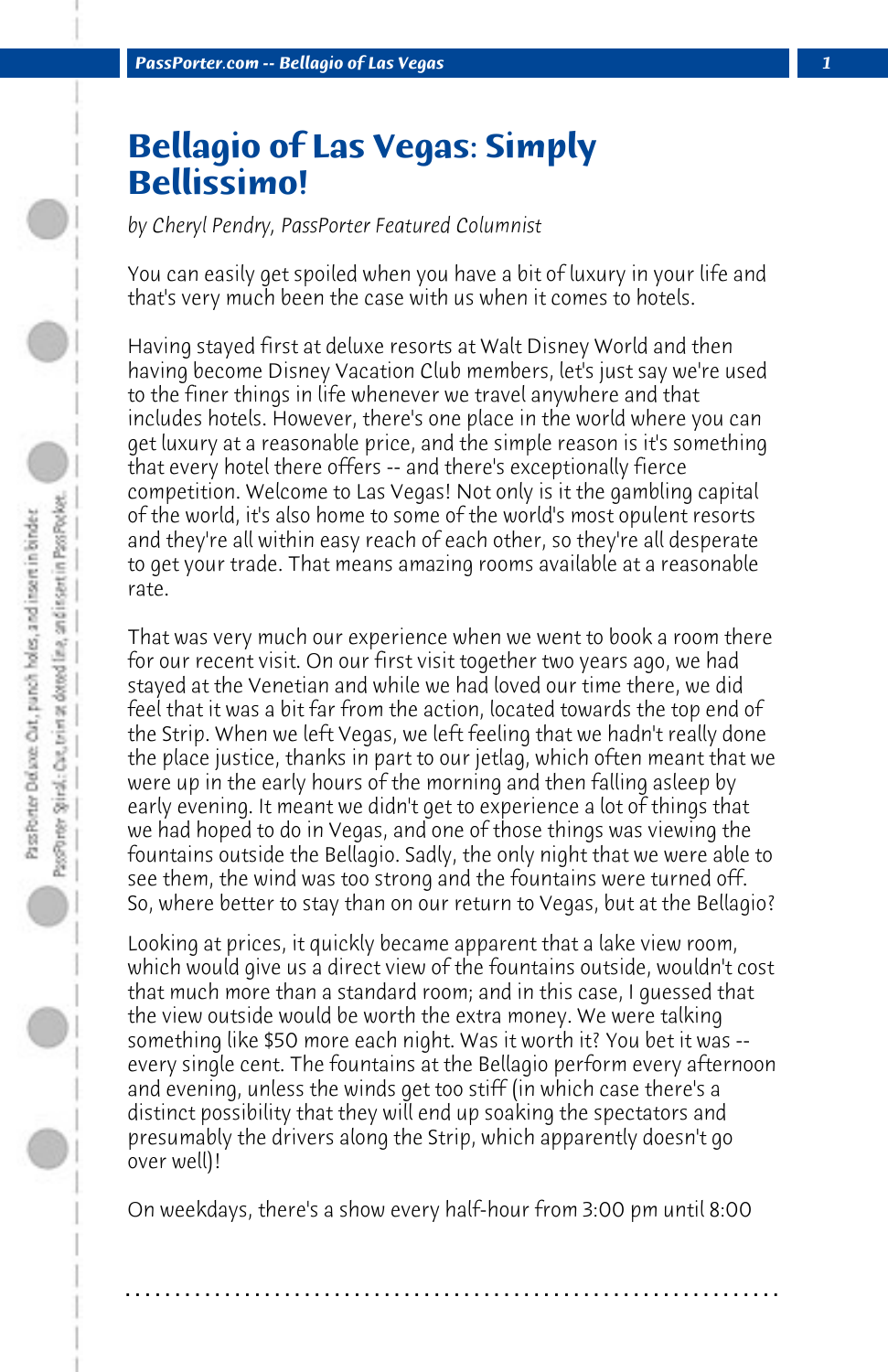pm, and then every 15 minutes until midnight. On weekends and holidays the shows start at midday, taking place every half hour until 8pm, and again every 15 minutes after that until midnight. This meant we had plenty of opportunities to catch the fountains performing, and that's exactly what we did. They're certainly more spectacular after dark, as the lights definitely add something than you just don't get during daylight hours.

As for the rooms themselves, ours was beautiful. It was such a pleasant change to have so much room in which to lay out our suitcases after some very small rooms in central Chicago and New York City. As we walked in, there was a hallway, with the bathroom off to our right. This was huge, with expansive floor space, a walk-in shower, and a bath (although interestingly not a spa bath, which I had half expected from such an upscale resort).

The bedroom also had lots of floor space, along with a desk by the window and comfy chairs -- just perfect for admiring the fountains! As well as the space and the huge king sized bed, which was perhaps the most comfortable we found during all of our stops on this trip, they also, perhaps unsurprisingly, had a really cool gadget that I fell in love with. You could just reach out from your bed and open or close the window drapes -- I must admit being able to do that did make me feel like a star!

As for the rest of the complex, the Bellagio, like all the other major resorts on the Strip in Las Vegas, is colossal. It can easily take you five or ten minutes to exit the resort, as you walk first through the casino, then past the restaurants, and out through a very upscale shopping mall that includes Chanel amongst its retailers. The lobby is something quite breathtaking. The second you walk inside, your eyes head upwards to the ceiling, which is decorated with 2,000 hand-blown glass flowers. (Disney cruisers may recognize the blown glass flowers as the work of Dale Chihuly, the sculptor behind the chandeliers in the lobbies of the Disney Wonder and Disney Magic.)

From there, your eye then gradually registers that there's more color beyond that in the Bellagio Conservatory and Botanical Garden. The beauty about this is that the display changes regularly throughout the year. Two years ago, we saw the spring display, which was stunning with the color from the flowering bulbs, but I wasn't sure what to expect for fall. If anything, this was just as colorful, using unusual and striking plants such as chili peppers, along with a life-size scarecrow, a tree with a face cut into it that moved, and even what looked like a human-sized Venus Fly Trap! What you see in here is unique and innovative and, as it's under a glass ceiling, it looks very different during the day and at night. Looking at the detail that goes into these designs, it's not hard to

**. . . . . . . . . . . . . . . . . . . . . . . . . . . . . . . . . . . . . . . . . . . . . . . . . . . . . . . . . . . . . . . . . .**